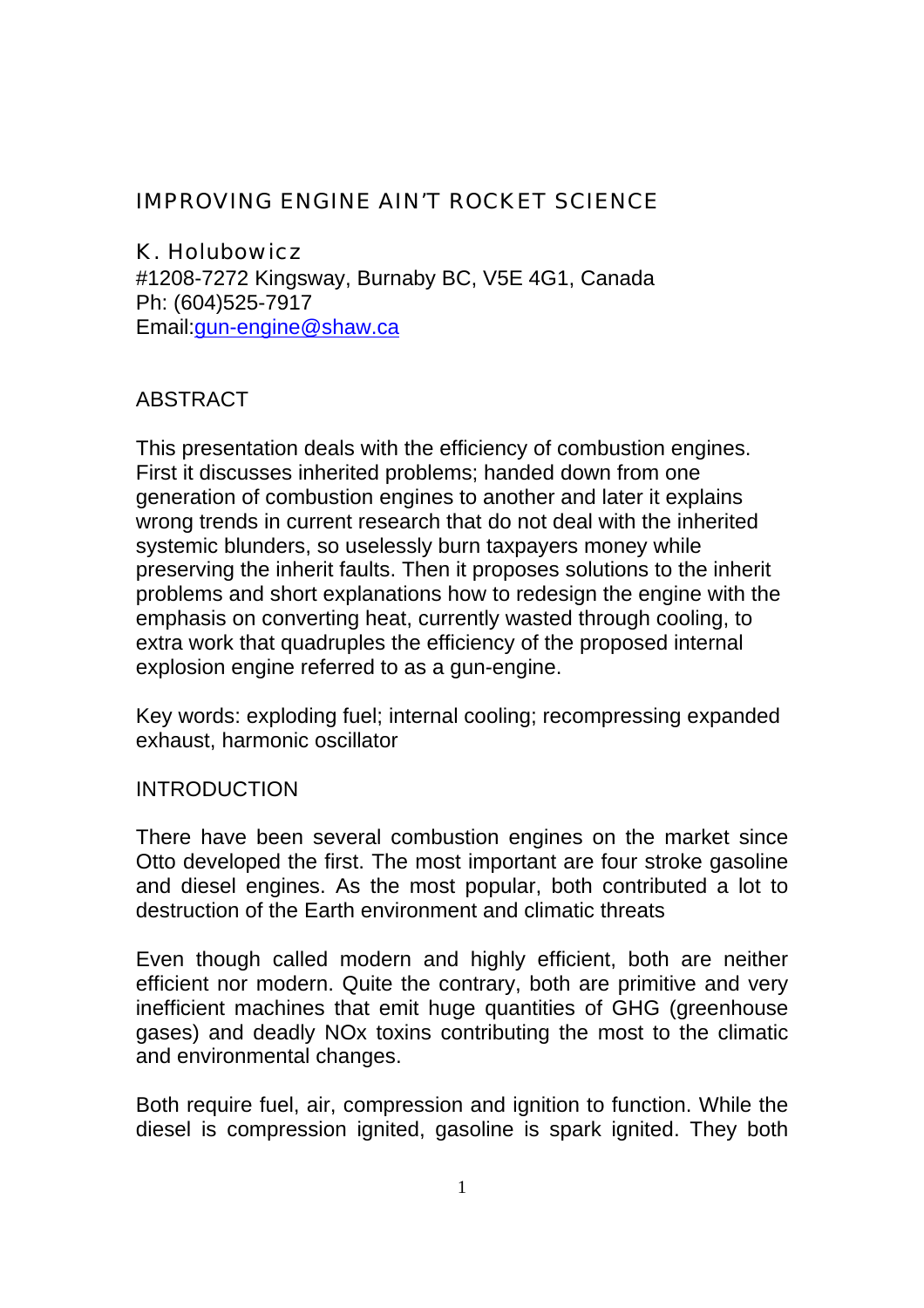have an induction, compression, and power and exhaust evacuation stroke.

During the induction stroke the piston moves down in cylinder, the induction valve opens up and fills the cylinder with air; for diesel engines or with air and fuel mist; for gasoline engines. While the piston returns the induction valve closes up and compression stroke squeezes the air and injector injects fuel; for diesel engines or spark ignites the mixture for gasoline engines.

Combustion of fuel in a very small space causes huge temperature inducing high pressure that pushes the piston down. As the piston is connected to crankshaft, the resulting torque turns the crankshaft delivering power stroke.

At the end of power stroke, the exhaust valve opens up and the exhaust evacuation results. After the evacuation, the exhaust valve closes and induction valve opens up, so the next cycle commences.

The above described is all one needs to understand the operation of today's combustion engines. It is simple and obvious. Nobody questions the obviousness or simplicity, so combustion engines have not changed much for more than a century, preserving inefficient operation and releasing huge quantity of toxins and GHG that threaten our environment and induce climatic changes.

While current research is directed towards details, such as slowing down flame propagation or developing better valves or injectors, it is incapable to improve existing engines, despite huge financial support from governments. It is so because the faults are hidden in the design.

Dual fuel engine, resulting from the research, preserves inherited inefficiency and polluting capability, while advertised as highly efficient and modern. It seems that current trend in research is to improve rhetoric, but combustion engines.

The inefficiency in current engines causes huge economic problems, such as market disruption leading to wars. Ironically, wars are not needed, as it is only to improve the efficiency of combustion engines to eliminate imports of oil. This presentation shows how to quadruple the efficiency of combustion engines and the proposed solution is surprisingly simple, easy and inexpensive.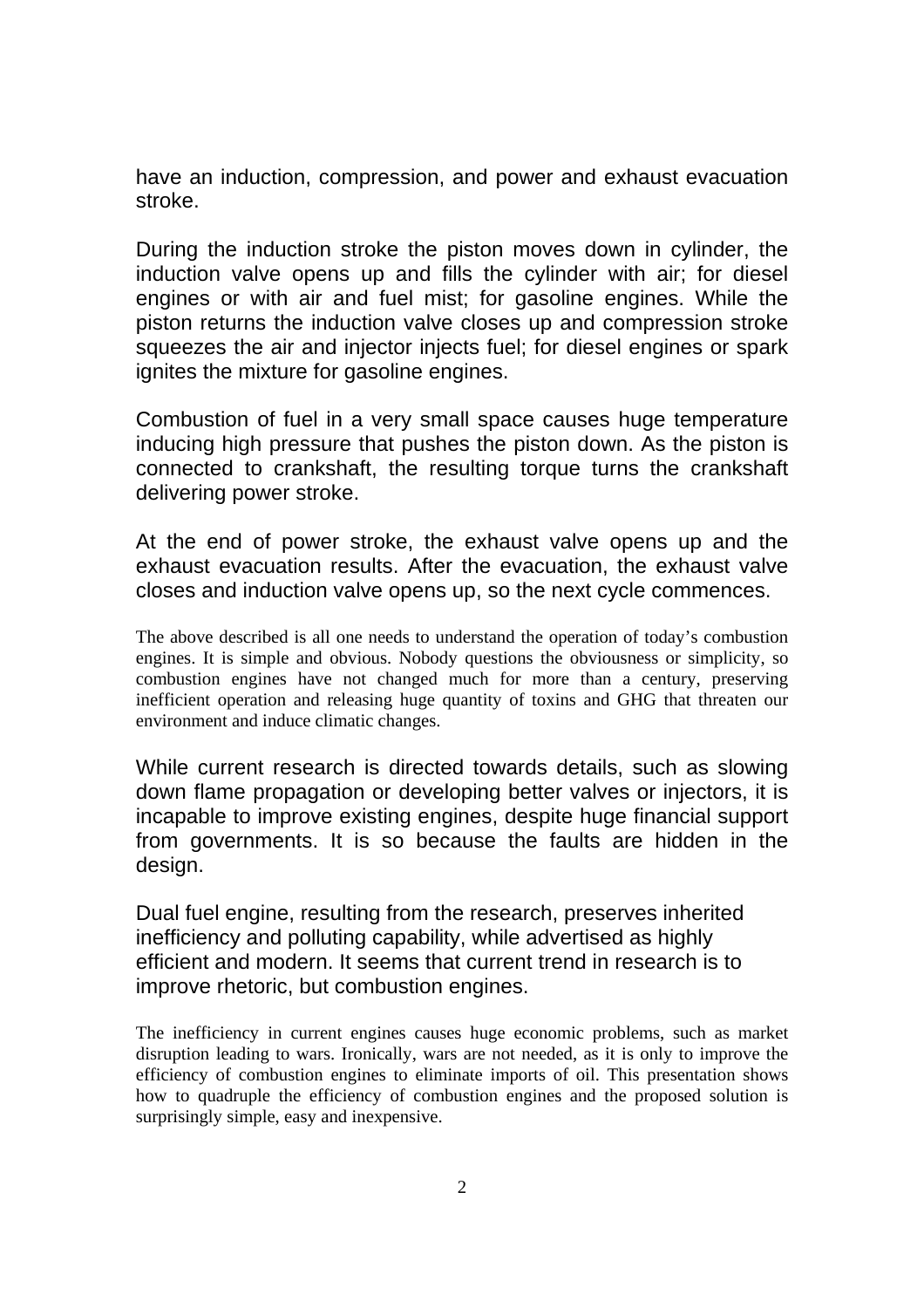Energy is always preserved and cannot be consumed. All we can do is to convert energy from one form to another. There are mainly two forms of energy, one is a useful form that we know how to use and the other is useless that we don't.

The useful forms of energy energize our gadgetry. We still use pure mechanical forms of energy, such as wind mills or sails, but the XX century commenced a new era of combustion engine that made us masters of converting useful forms of energy into useless.

Combustion engine converts potential chemical energy in fuels into mechanical energy, but in fact it transforms all the energy into the environment as heat. Unfortunately we have not yet developed such a technology that would allow us to utilize the energy stored in the environment. The author believes that directing effort to minimize the above transformation could lead to a better engine.

## INHERITED CAUSES OF INEFFICIENCY

The most important inherit fault in current engines is heat waste trough cooling system that plays an important role in preserving the inefficiency. This presentation deals with this problem.

The second, yet not less important inherit cause of inefficiency is not complete expand of exhaust, so the release of hot exhaust that posses lot of potential is a waste of that potential.

While huge pressure generated by combustion meets alignment of crank with the centerline of cylinder it also represents inherit cause of inefficiency, as torque at this very moment, despite the highest potential, is not produced and the highest potential is lost.

Another inherit fault in current engine is that the engine could not withstands explosions of fuel.

Fuels, especially gaseous, are destine to explode, yet exploding fuel has devastating effects on current engines, thus researchers have put a lot of effort into slowing down flames propagation within the cylinder to prevent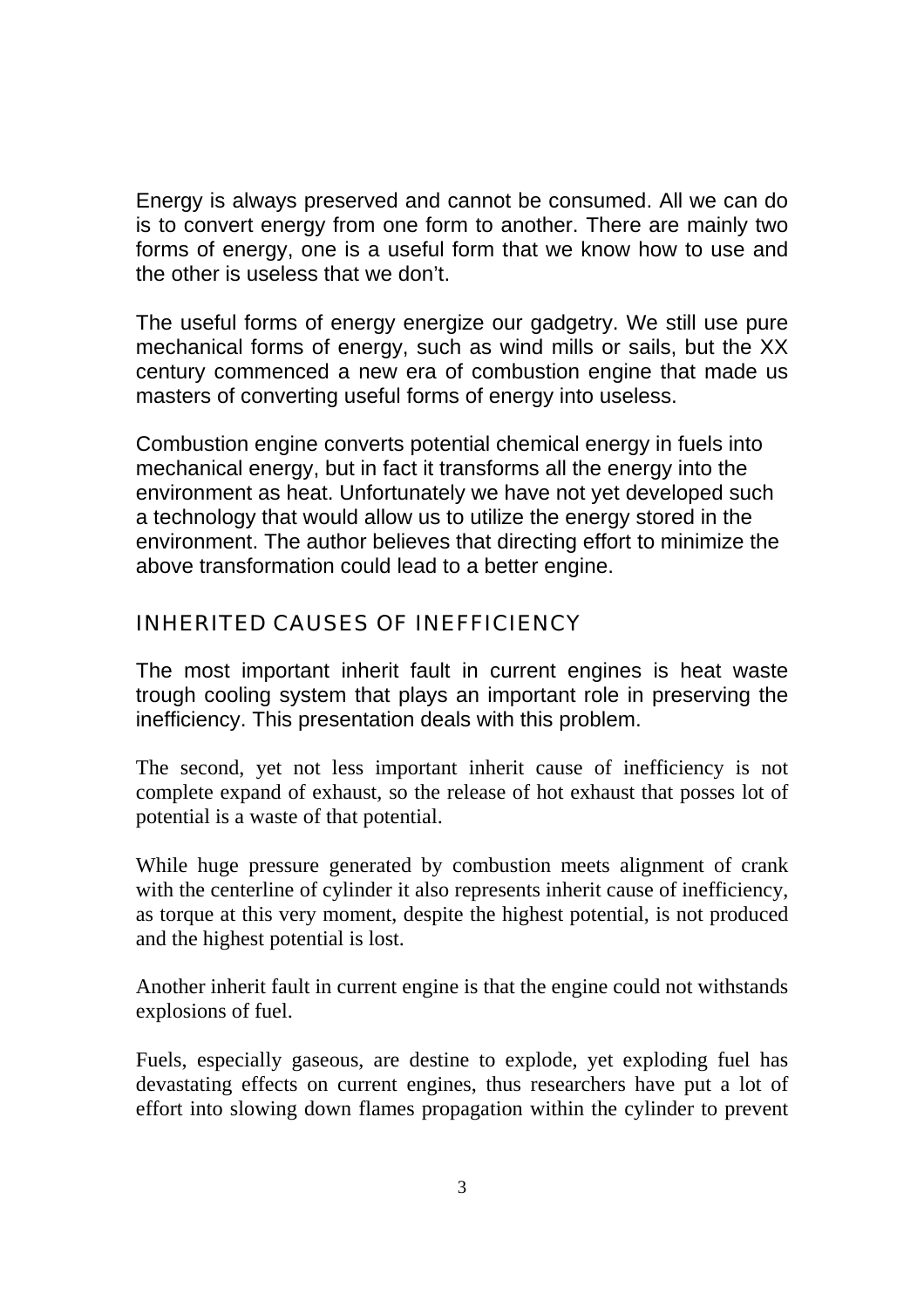explosions, yet have not come out with a proper solution for hydrogen that is very explosive

Exploding fuel in current engine causes devastation to the engine as huge pressure, more than three times, which resulted from combustion, calls for quadrupling the strength of crank and related parts. In addition, the piston crown directly exposed to explosion calls for super-cooling as the temperature of explosion triples that caused by combustion. As the piston is the worst cooled part, its crown melts within minutes of operation.

Yet, from the efficiency point of view, the explosion is much better than combustion. It is better as it has higher limitation defining the efficiency of ideal engine referred to as Carnot heat engine and that calls for directing research effort towards speeding up and not slowing down the flames propagation within the cylinder.

## SOLUTION TO INHERIT PROBLEMS IN ENGINES

The author of this presentation proposes to eliminate all the mentioned inherit causes of inefficiency in current engines and insists that quadrupling the efficiency is simple, easy and inexpensive.

The author asked and answered the question, "Is it possible to develop such a cooling in which a cool preserves heat?" and found out that it is trivial, so is the elimination of radiator, (the major cause of inefficiency in current engines) thus he proposes to replace current cooling, based on coolant jacket around cylinder and radiator, with internal cooling that preserves heat.

The cooling is based on direct injections of water into explosion chamber, so steaming would cool engine internally and the heat would be preserved in the resulting steam and not wasted. The author also proposes the ratio of water to fuel as 8:1 for gasoline.

In order to limit the volume of water tank, the author also proposes to use condensation as means to separate water from exhaust, so water could be reused for internal cooling and pure exhaust released.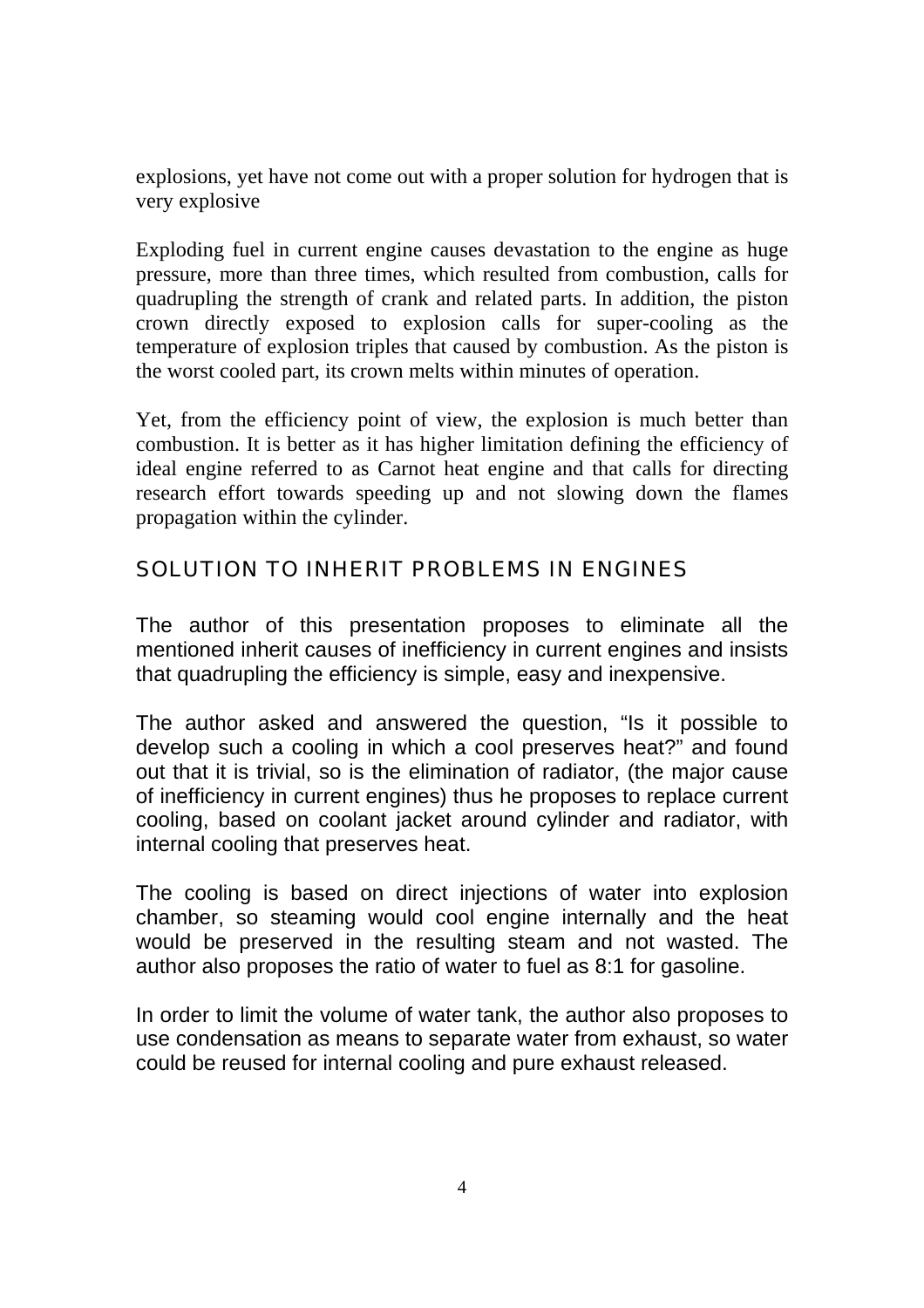In addition to better cooling, the direct injections of water into the explosion chamber would also assure that piston's crown is the bestcooled part of the engine, thus explosions of fuel would not melt it.

In order to reduce stress in crank and related parts, the author proposes to replace the cylinder head of current engine with a harmonic oscillator, the output of which produces power input to the work-piston of the mentioned engine.

Indeed the harmonic oscillator shields the piston and in addition, it delays building the pressure over work-piston, so it is possible, through proper selection of the bulk of its oscillating mass, to cause the meeting of the highest force; acting on piston, with longest distance of crank from the centerline of cylinder, (crank at 90 degree) thus amplifying torque 5 to 9 times, without any increase of fuel consumption.

The proposed solution is very simple and inexpensive. It also allows using plastics more widely for parts, (only those parts exposed to explosions of fuel need to be made out of metal) thus lowering bulk and costs of production of the proposed gun-engine, the efficiency of which would quadruple that of current engines saving 80% of fuels and cutting 80% of greenhouse gases emission, while totally eliminating synthesis of NOx type of pollutants.

This proposed solution is also an alternative to a high power long stroke slow speed marine engines that are extremely bulky and expensive, yet not as efficient as the proposed engine.

In order to provide explosive mixture of fuel vapor with air, the author proposes using heat in exhaust to heating a large surface soaked with fuel and the airflow that improves vaporization and premixes vapor with air. The mentioned surface would result from injecting fuel onto metal-wool (thin metal wires resembling loose wool) filling a chamber heated with a flow of exhaust surrounding the chamber. The airflow through the metal wool would improve vaporization of fuel soaking the wool and an electric heater wrapped into the mentioned wool could assure proper operation during start-ups. The metal wool conducts heat well, so fuel wetting the plurality of little surfaces of wires would boil fast.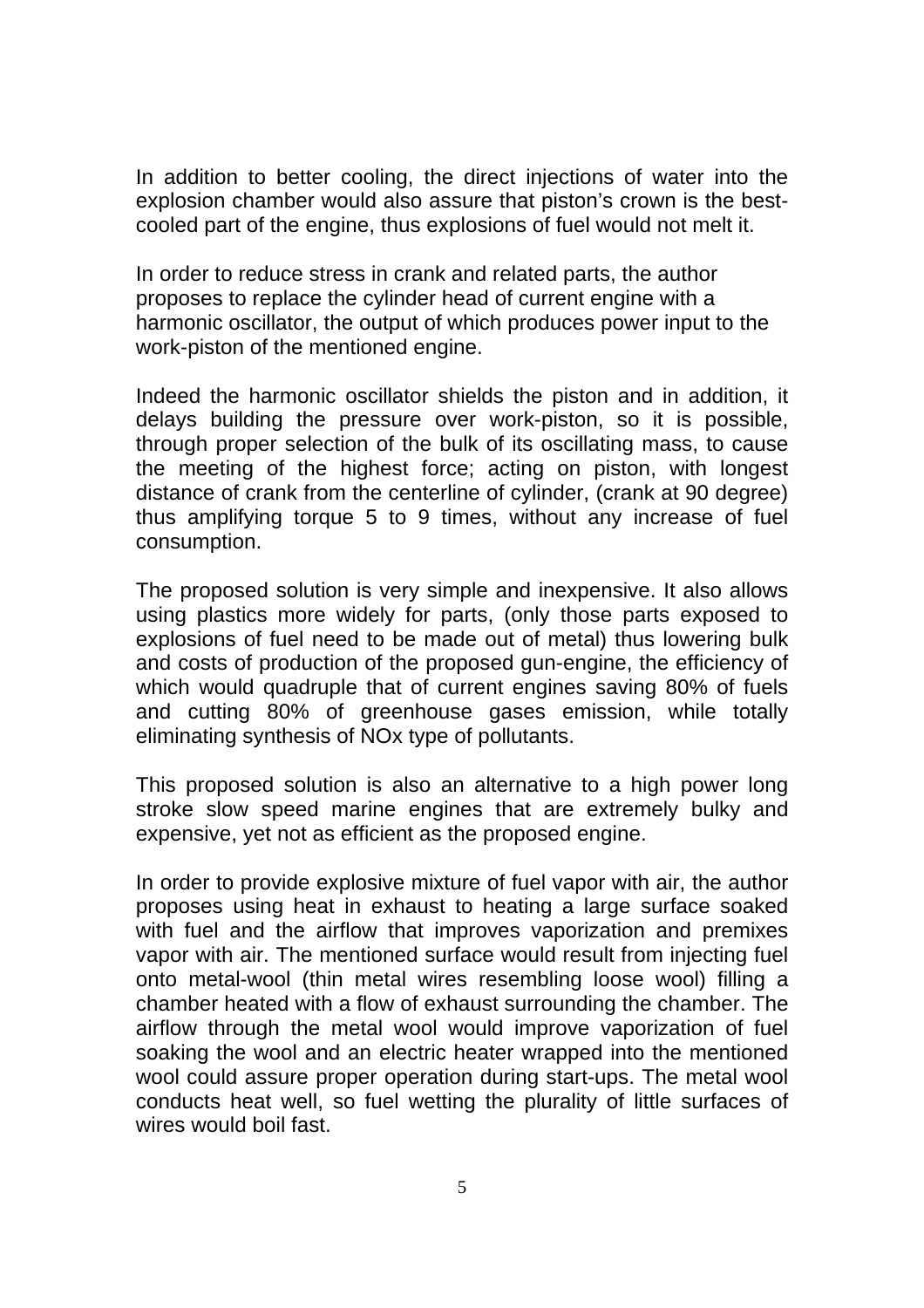The initiation of explosions could be by electric spark or infrared laser; for very high-octane fuels such as hydrogen or natural gas, or by compression heat induced with an over-compression; never used before, to assure explosion initiation at, or just prior to, the alignments of crank with the centerline of cylinder.

The words "over-compression" should be understood as such a compression that is much higher than that related to octane number of the used fuel.

As the use of spark plagues for explosions is not very reliable, since high temperature of explosion quickly deteriorates the insulation between electrodes, the proposed internal cooling also prevents that, so the author advice using the spark plague or laser, as both could lasts longer than in current engine and both are reliable.

As the resulting engine is destine to explode fuels, there is no need for advancing the explosion initiation and the explosion should be initiated when crank is aligned with the centerline of the cylinder as that assures the optimal conversion of energy, released by explosion, into kinetic energy stored in a moving mass of the harmonic oscillator, (highest possible pressure during explosion due to minimization of space containing the explosion is in TDC). The conversion is similar to that in guns, thus the name "gun-engine".

The resulted engine produces torque independent from speed, thus no need for energy consuming reduction gears or transmission.

In addition to all the above, the engine could be energized with many fuels without any adjustments and that would give the owner opportunity to select the most inexpensive fuel on the market.

# CONVERSION OF HEAT TO EXTRA WORK IN THE PROPOSED GUN-ENGINE (patent pending)

While the proposed engine is comprised of a current engine, the cylinder head of which is replaced with a harmonic oscillator, it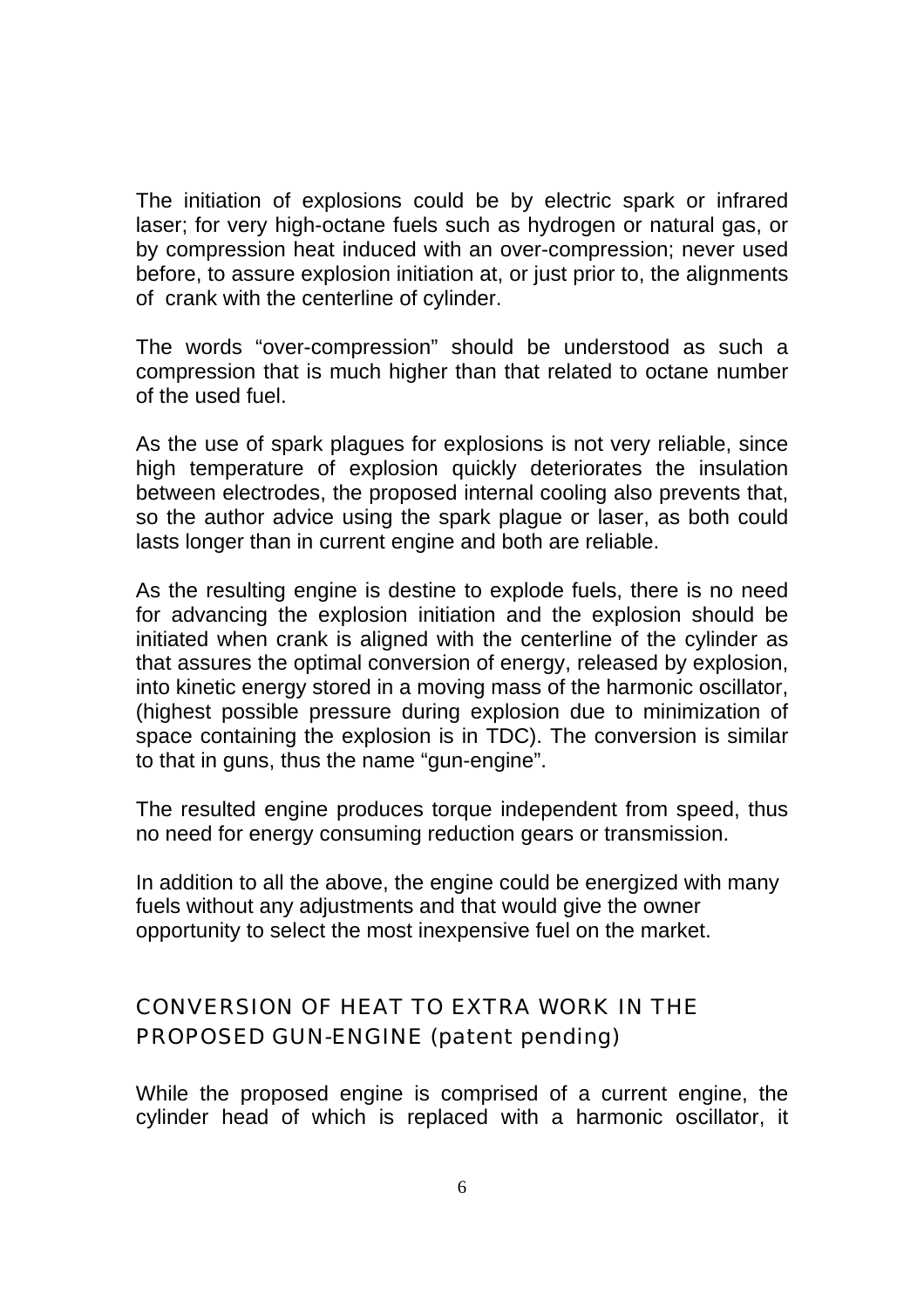utilizes multiple conversion of energy from pneumatic, stored in pressurized exhausts, into kinetic stored in a moving mass that is then converted into pneumatic (loaded spring) stored in an air cushion acting on piston.

Exploding fuel, over the mentioned mass, cannot move mass instantly due to inertia, so the mass accelerates squeezing the air cushion, the static pressure of which defines compression ratio of the proposed engine.

While injection of water into explosion chamber prior to exploding fuel causes sprinkling and rapid steaming, during and after the explosion, the steaming cools and the cool preserves heat, taken out of the exhaust and internal parts, in the resulting steam.

Since the acceleration moves the mass, the exhaust saturated with overheated steam expands. The expansion cools the mixture.

The movement of mass squeezes the air cushion causing the pressure in cushion to increase. The increase is such that at certain moment the whole kinetic energy in mass is transferred into the air cushion so the mass stops and bounces back, oscillating.

Then the energy stored in the air cushion, at that moment, is equal to the energy released by explosion, lessen the energy converted to work as well as the energy to overcome friction and indeed some negligible heat absorbed by internal parts.

The bouncing back recompresses the exhaust with steam, but the recompressed have less energy, so the temperature drops down.

After certain amount of recompressions/expansions, the temperature drop is reaching the dew point, so a fog mixed with exhaust results. The fog is evenly distributed within the whole volume of exhaust and disappears during recompression due to heating up by compression heat, which indicates that the heat, previously wasted through cooling has already been partially converted to extra work.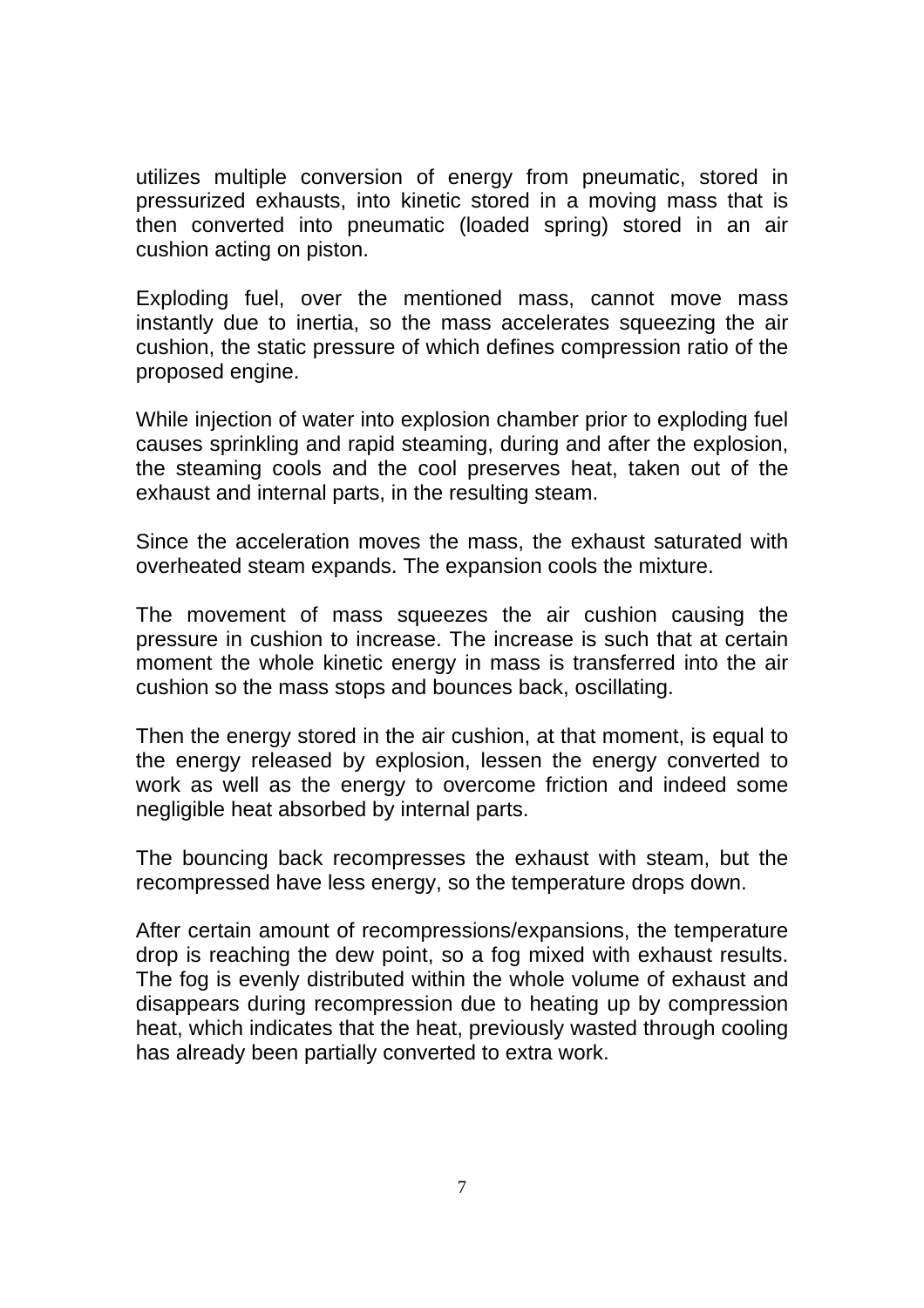Further recompressions and expansions convert previously wasted potential, which used to be released with incompletely expanded exhaust, to extra work.

The existence of fog after several recompressions indicates that the whole heat generated by explosion is converted to work and that calls for a release of the exhaust.

Indeed the above is valid during resonant, when the angular speed of work producing piston matches the angular speed of harmonic oscillator and the phase difference between them is 180 degree, so the movement of piston opposes that of the harmonic oscillator. This certainly delivers a multiple power stroke resulted from a single explosion of fuel, it also boosts the efficiency above any expectations.

To assure proper operation of the proposed engine the valves should not be manipulated in current way based on camshaft. Instead these should be manipulated independently from positioning of the crank by electromagnetic or hydraulic or pneumatic actuations.

To assure proper timing the controller of the engine should use timing based on optical disk, similar to that in robotics, as this would assure utmost precision of control.

#### MATHEMATICAL MODEL OF PROPOSED GUN-ENGINE

Since the proposed gun-engine comprises prior art engine the cylinder head of which is replaced with a harmonic oscillator its operation differs from that of current engine and that also impacts the mathematical model of energy conversion, since harmonically oscillating pressure output is imposed on adiabatic expansion.

(1)  $W = (0.36 \cdot P_{\text{max}} \cdot e^{-\beta t} + P_{\text{stat}}) \cdot V$  Wherein:

$$
\mathsf{W}-\mathsf{Work}
$$

 $P_{\text{max}}$  - Pressure induced by explosion of fuel;

*P<sub>stat</sub>*- Static pressure in air cushion;

 $\beta$  - Damping, depending from friction and work extraction;

V – Volume displaced by work piston

 $t - time (0 < t)$  > duration of power stroke)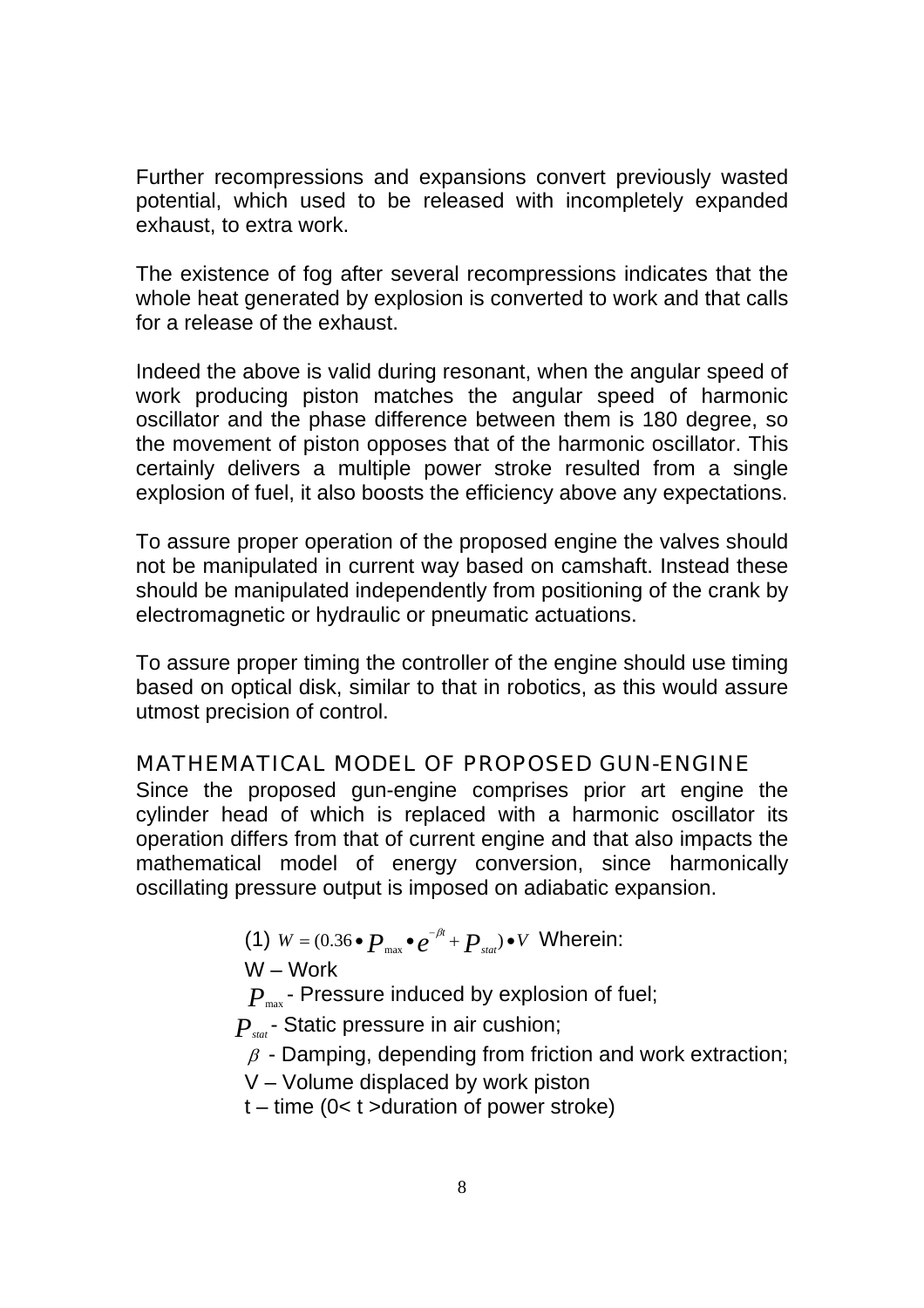Attention!

 $P_{\text{max}}$  is about 15 times that of the average pressure in current engine

#### PROPOSED NEW TRENDS IN RESEARCHING ENGINES

The author of this presentation believes that his proposed engine should commence a better direction of researching engines. He also insists that the present direction should be abolished or even forbidden as useless and replaced with directing research effort towards speeding up energy release by exploding fuels.

 Exploiting harmonic oscillations or perhaps multiple harmonic oscillators enforced by a single; or even multiple explosions that interact with each other, that drive the piston to achieve plurality of resonating frequencies; in the same way as radio is tuned to a desired station.

The author thinks that plurality of explosions "sandwiched" with plurality of resonating masses could lead to slow speed high power engines that are ultra-light, (up to 1000 HP power could result from a single 100mm (4") cylinder) which would eliminate need for extremely bulky and expensive long stroke slow speed marine monsters. This concept could deliver a 200,000, HP at 100 rpm) engine for a lower price than current 10,000 HP long stroke marine engine.

Another important direction could be to investigate possibility of exploding solid fuels, the powder of which while mixed in proper proportion with air explodes.

There have been many accidents, in the past that involved explosions of wheat flour or coal dust or any other dusts in grain mills or coal storage facilities. Why not to investigate possibility to utilize these to energize engines? It would certainly help farmers to develop a method that could utilize straw or hey dust to energize tractors or other agriculture equipment. It would also help individual loggers to develop an engine fueled with sawdust. Wouldn't it?